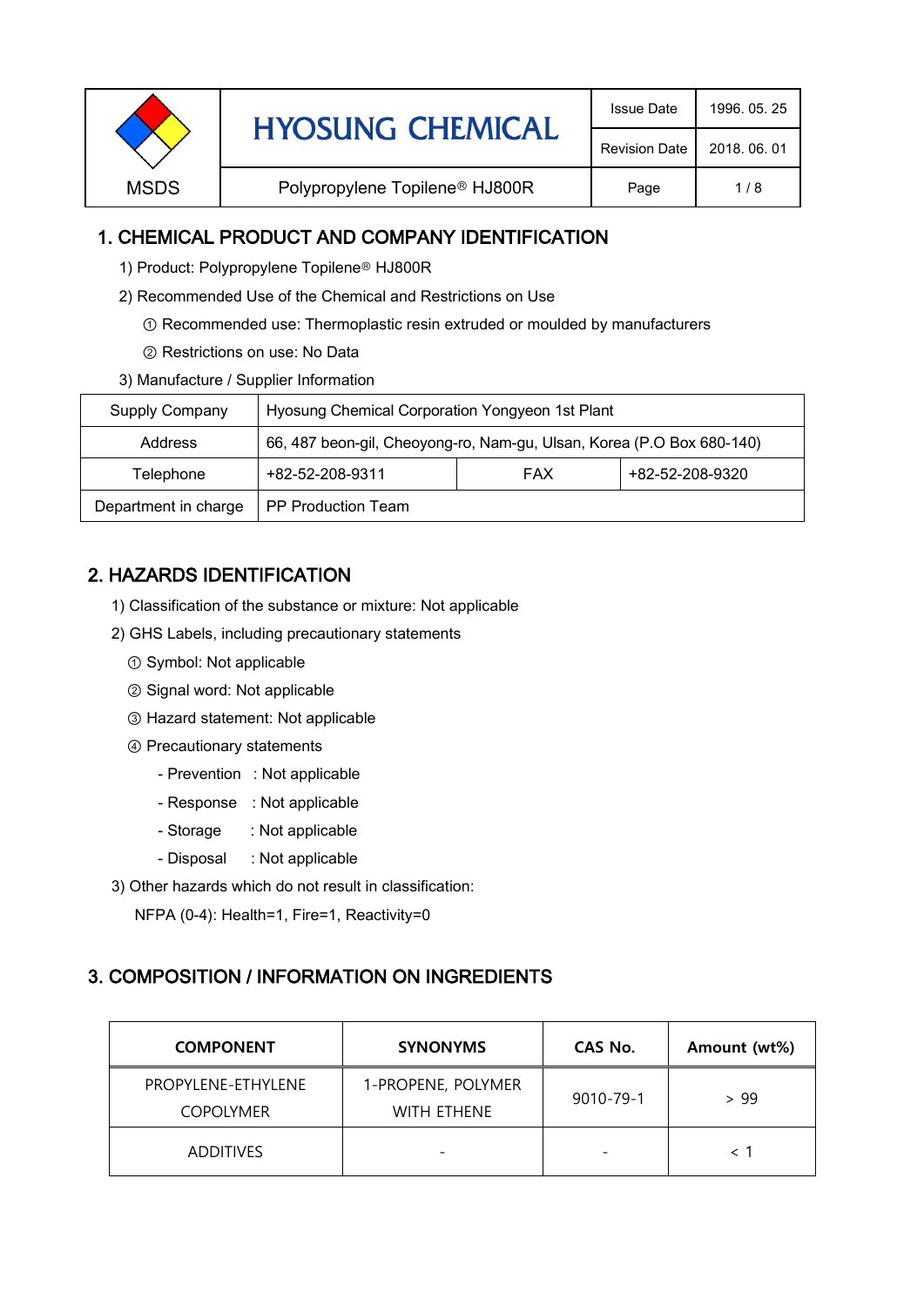|             | <b>HYOSUNG CHEMICAL</b>                    | <b>Issue Date</b>    | 1996, 05, 25 |
|-------------|--------------------------------------------|----------------------|--------------|
|             |                                            | <b>Revision Date</b> | 2018, 06, 01 |
| <b>MSDS</b> | Polypropylene Topilene <sup>®</sup> HJ800R | Page                 | 2/8          |

### 4. FIRST AID PROCEDURES

- 1) Eye Contact
	- · In case of contact with substance, rinse your eyes immediately with running water for at least 20 minutes.
	- · Take medical action.
- 2) Skin Contact
	- · In case of contact with substance, rinse your skin immediately with running water for at least 20 minutes.
	- · Remove contaminated cloths including shoes immediately.
	- · Take medical action.
- 3) Inhalation
	- · Take medical action.
	- · Move into fresh air.
	- · If short of breathing, provide oxygen supply system.
- 4) Ingestion
	- · Do not put anything into the mouth of an unconscious person.
	- · Take medical action.
- 5) First-Aid Treatment and Information on Medical Doctors
	- · Let a medical provider know about the substance and take appropriate protection.

## 5. FIRE FIGHTING MEASURES

- 1) Suitable (Unsuitable) Extinguishing Media
	- · Extinguishing media: Water, Carbon dioxide, Extinguishing powder, Firefighting foam
	- · Unsuitable Extinguishing media: No data
	- · Large fire: Firefighting, Water spray
- 2) Specific Hazards from Chemical Material
	- · Toxicant from combustion: Pyrolysis or combustion cause irritative gases or carbon dioxides.
- 3) Fire Fighting Procedures and Equipment
	- · If it can be done without risk, move container from fire area.
	- · If it will be leak, do not spray high-pressure water stream.
	- · Dike for later processing.
	- · Use extinguishing agents appropriate for surrounding fire.
	- · Avoid inhalation of materials and combustion products.
	- · Up the wind and avoid low area.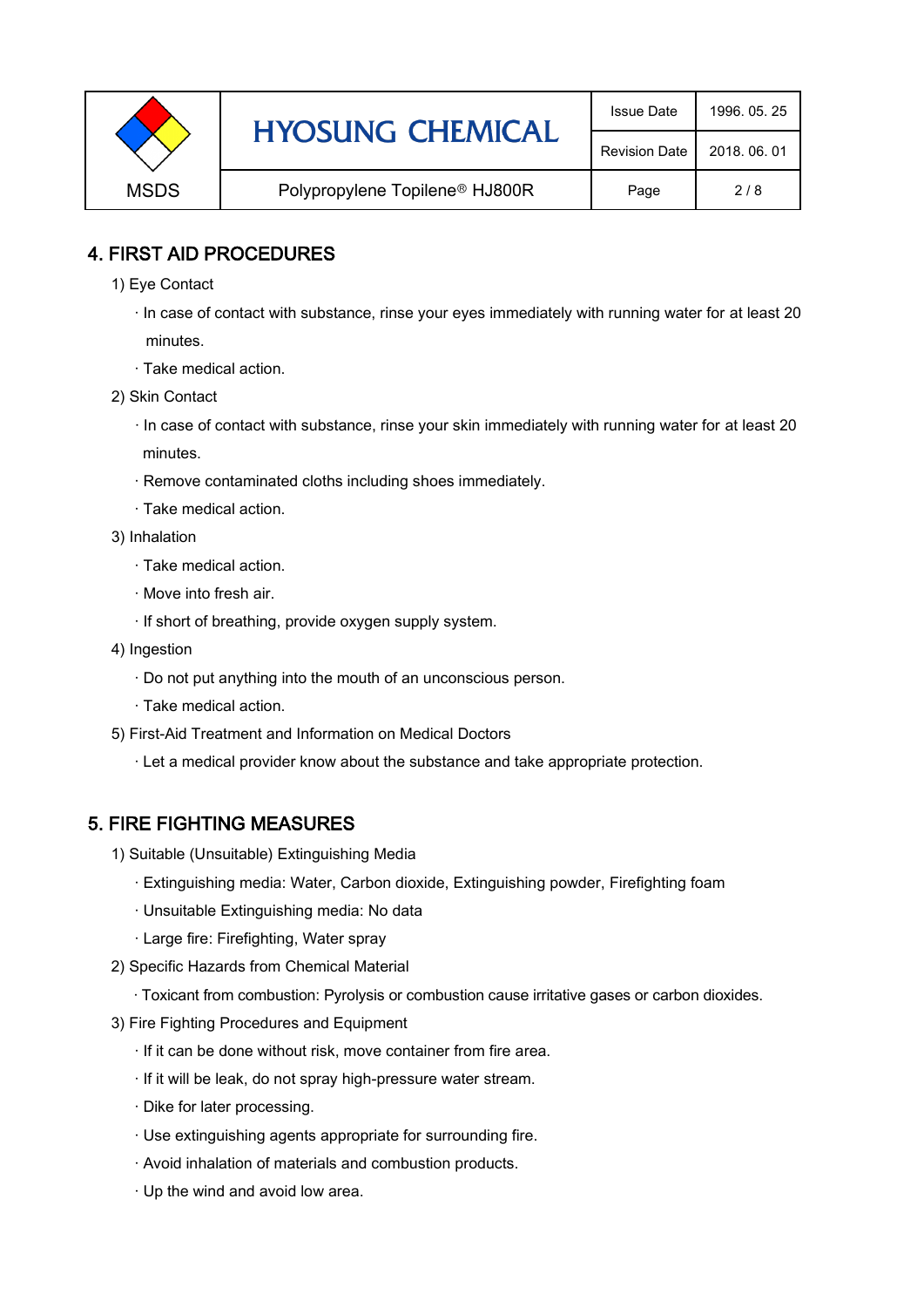|             | <b>HYOSUNG CHEMICAL</b>                    | <b>Issue Date</b>    | 1996, 05, 25 |
|-------------|--------------------------------------------|----------------------|--------------|
|             |                                            | <b>Revision Date</b> | 2018, 06, 01 |
| <b>MSDS</b> | Polypropylene Topilene <sup>®</sup> HJ800R | Page                 | 3/8          |

### 6. ACCIDENTAL RELEASE MEASURES

- 1) Personal Precautions, Protective Equipment and Emergency Procedures
	- · Remove all flammable sources.
	- · If it is not dangerous, stop leaking.
	- · Take caution of substances and conditions that should be avoided.
	- · Ventilate properly.
	- · Do not touch the effluents or walk around the area.
	- · Prevent producing dust.
- 2) Environmental Precautions
	- · Release to air: Not available
	- · Release to soil: Not available
	- · Release to water: Not available
- 3) Purification and Removal Methods
	- · Small leak: Put in proper containers for waste.
	- ,· Large leak: To minimize the spread, cover it with plastic sheets or water-proof cloths and keep it away from water.

### 7. HANDLING AND STORAGE

- 1) Handling
	- · Avoid direct physical contact.
	- · Wash thoroughly after use.

· Take precautionary measures to prevent against explosion risks, as all types of polymers may develop dust during transporting or grinding of granules.

- 2) Storage
	- · Keep stored in airtight containers.
	- · Keep stores in a cool, dry place.
	- · Place in an appropriate space in compliance with local regulation.

### 8. EXPOSURE CONTROLS AND PERSONAL PROTECTION

- 1) Exposure Limits and Biological Exposure Limits of Chemical
	- · KOSHA: No data
	- · AIHA: No data
	- · ACGIH: No data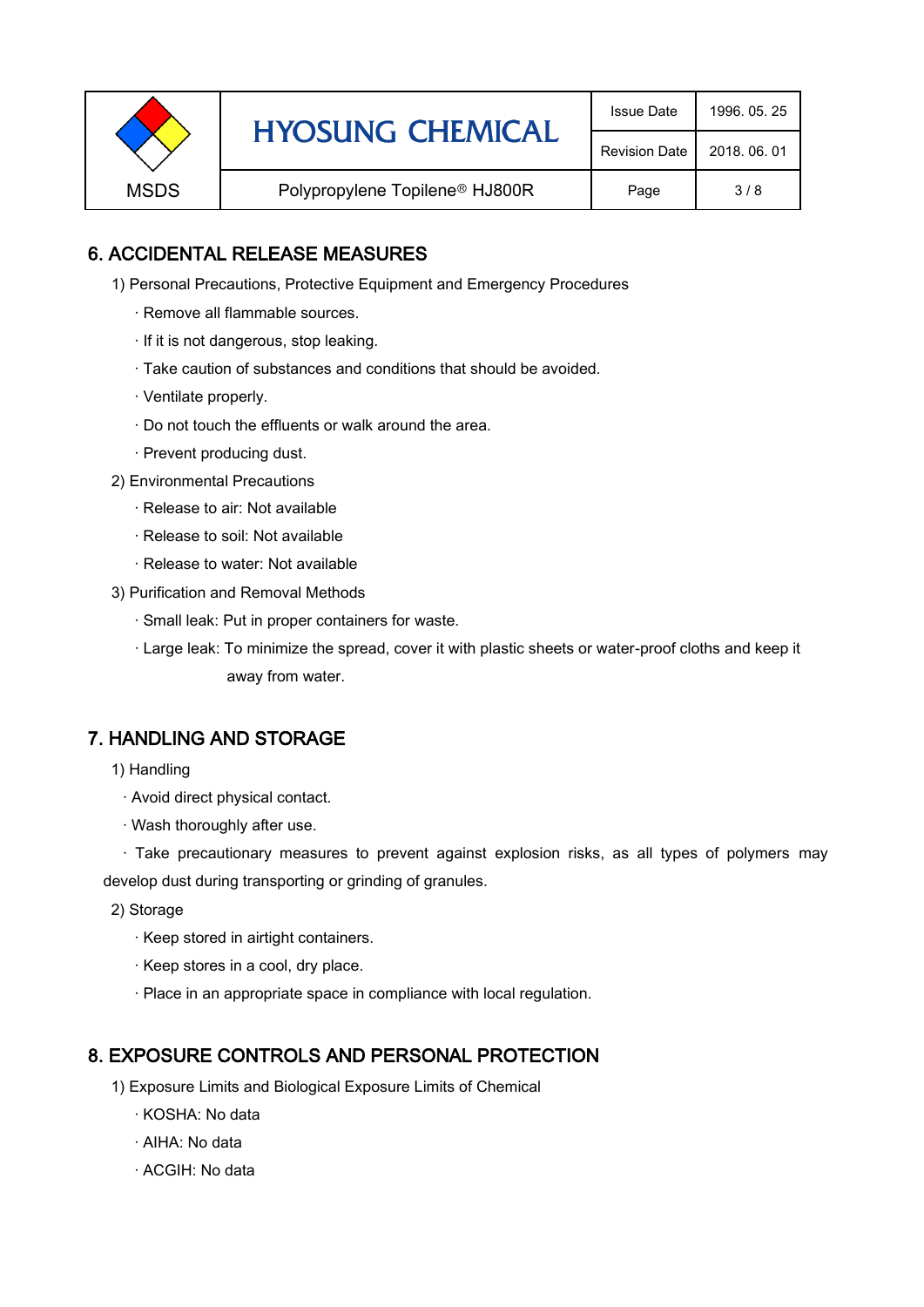|             | <b>HYOSUNG CHEMICAL</b>                    | <b>Issue Date</b>    | 1996, 05, 25 |
|-------------|--------------------------------------------|----------------------|--------------|
|             |                                            | <b>Revision Date</b> | 2018, 06, 01 |
| <b>MSDS</b> | Polypropylene Topilene <sup>®</sup> HJ800R | Page                 | 4/8          |

- · OSHA: No data
- · Biological exposure limits: No data
- 2) Engineering Management
	- · Install local ventilation system.

· Ventilation equipment should be explosion-proof if explosive concentrations of dust, vapor of fume are present.

- 3) Personal Protective Equipment
	- ① Respiratory protection
		- · Use approved respirator if unable to control airborne dust, fumes, and vapor.
	- ② Eyes protection
		- · The wearing of chemical safety goggles or face shield is recommended.
		- · Install eyes washing facilities and quick drench shower near work areas.
	- ③ Hands protection
		- · The wearing of protective gloves is recommended to prevent exposure.
	- ④ Human body protection
		- · The wearing of protective clothing is recommended to prevent exposure.

#### 9. PHYSICAL AND CHEMICAL PROPERTIES

- 1) Appearance: White pellet
- 2) Odor: Odorless
- 3) Odor Threshold: No data
- 4) pH: No data
- 5) Melting / Freezing Point: 130 ~ 170 ℃
- 6) Initial Boiling Point or Boiling Point Range: No data
- 7) Flash Point: No data
- 8) Evaporation Rate: No data
- 9) Flammability (Solid, Gas) : No data
- 10) Upper / Lower Flammability or Explosive Limits: No data
- 11) Vapor Pressure: No data
- 12) Solubility: Insoluble
- 13) Vapor Density: No data
- 14) Relative Density: 0.88~0.92 kg/L (at 20℃)
- 15) N-Octane / Water Partition Coefficient: No data
- 16) Auto Ignition Temperature: 400℃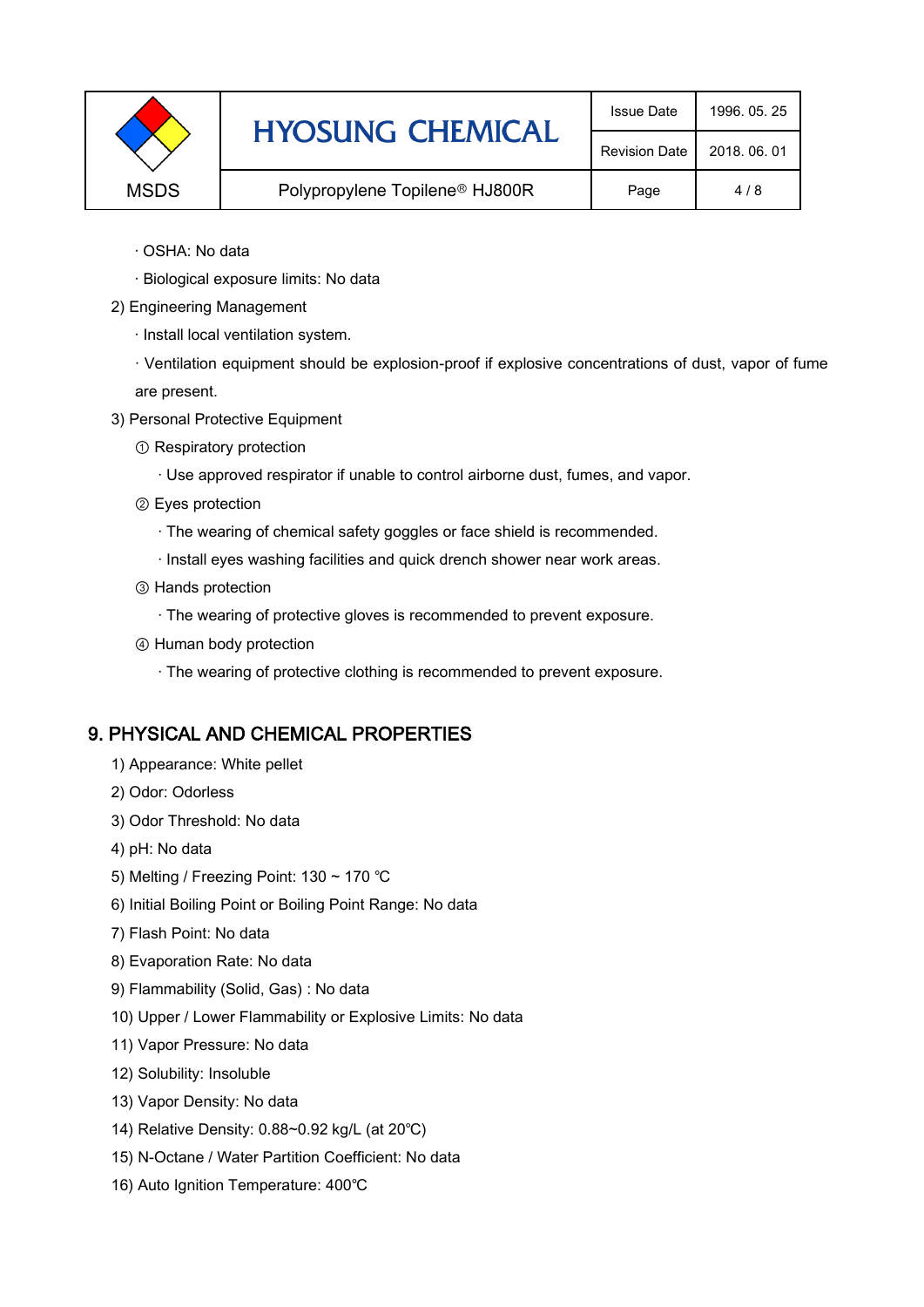|             | <b>HYOSUNG CHEMICAL</b>                    | <b>Issue Date</b>    | 1996, 05, 25 |
|-------------|--------------------------------------------|----------------------|--------------|
|             |                                            | <b>Revision Date</b> | 2018, 06, 01 |
| <b>MSDS</b> | Polypropylene Topilene <sup>®</sup> HJ800R | Page                 | 5/8          |

- 17) Decomposition Temperature: No data
- 18) Viscosity: No data
- 19) Molecular Weight: >10,000

## 10. STABILITY AND REACTIVITY

- 1) Chemical Stability
	- · Stable under normal temperature and pressure.
- 2) Possibility of Hazardous Reaction
	- · Will not occur under normal temperature and pressure.
- 3) Condition to Avoid
	- · Avoid contact with water.
	- · Keep away from heat, sparks and flame.
	- · Avoid contact with strong oxidizing agents, strong alkaline and strong acid.
- 4) Incompatibility with Other Materials
	- · Strong oxidizing materials, Flammable substance.
- 5) Hazardous Decomposition Product

· At elevated temperatures the material will begin to decompose, producing fumes that can contain carbon monoxide, acrolein, aldehydes, and unidentified organic compounds.

### 11. TOXICOLOGICAL INFORMATION

- 1) Information on the Likely Routes of Exposure
	- · Inhalation: No data
	- · Ingestion: No data
	- · Skin contact: No data
	- · Eye contact: No data
- 2) Delayed and Immediate Effects and Chronic Effects From Short or Long Term Exposure
	- Acute toxicity
		- · Oral: No data
		- · Skin: No data
		- · Inhalation: No data
	- Skin corrosion / irritation: No data
	- Serious eye damage / eye irritation: No data
	- Respiratory sensitization: No data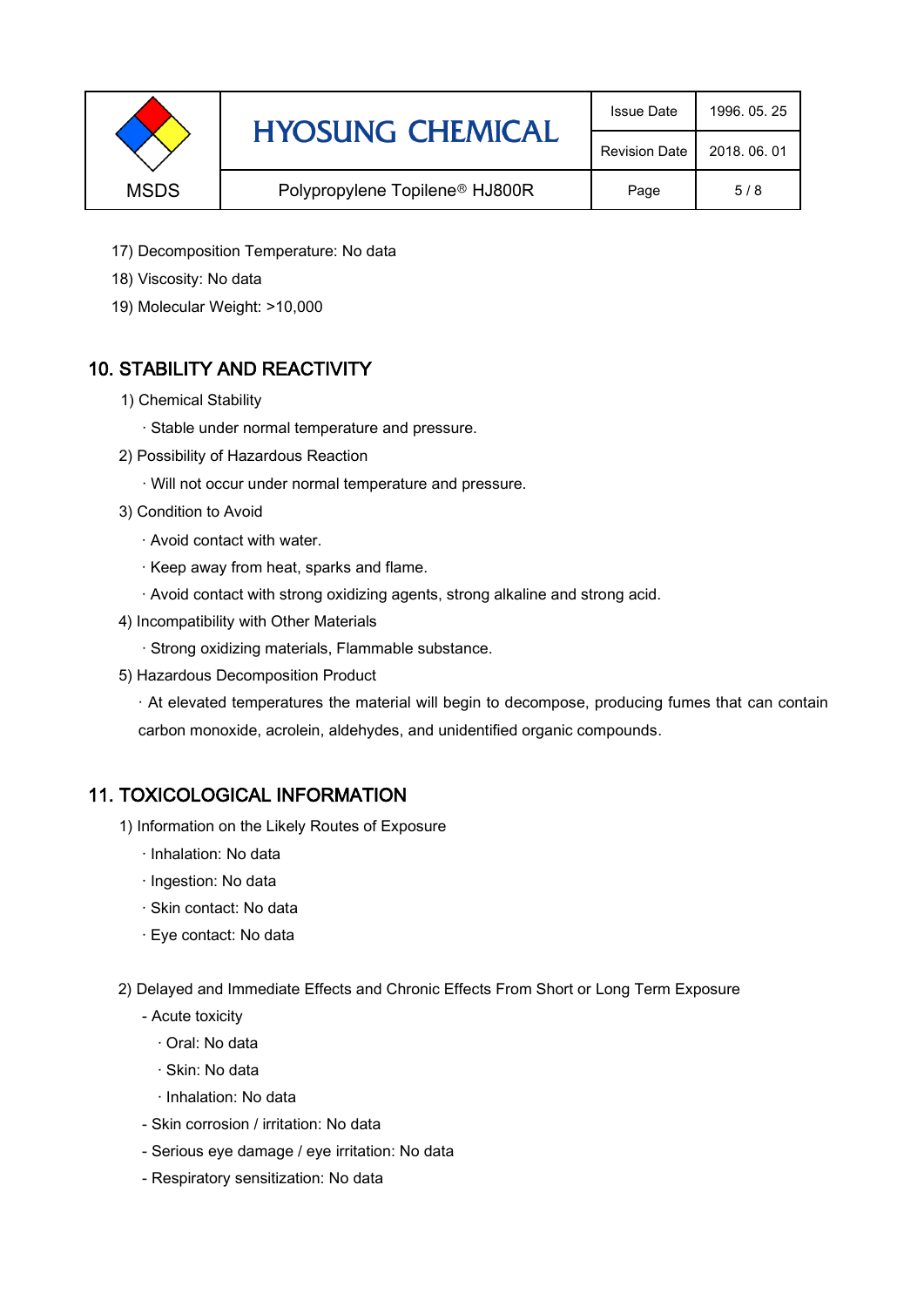

- Skin sensitization: No data
- Carcinogenicity
	- · Industrial Safety & Health Law: No data
	- · IARC: No data
	- · OSHA: No data
	- · ACGIH: No data
	- · NTP: No data
	- · EU CLP: No data
- Gem cell mutagenicity: No data
- Reproductive toxicity: No data
- Specific target organ systemic toxicity (Single exposure)
- Specific target organ systemic toxicity (Repeated exposure)
- Aspiration hazard: No data

### 12. ECOLOGICAL INFORMATION

- 1) Ecotoxicity: No data
- 2) Persistence and Degradability: No data
- 3) Bioaccumulative Potential: No data
- 4) Mobility in Soil: No data
- 5) Other Adverse Effects: No data

## 13. DISPOSAL CONSIDERATIONS

- 1) Disposal Method
	- · Dispose in accordance with all applicable environmental regulations.
	- · Empty containers should be recycled or disposed of through an approved waste management facility.
- 2) Disposal Considerations
	- · For proper disposal of used material, an assessment must be completed to determine the proper and permissible waste management options under applicable rules, regulations and laws.

## 14. TRANSPORT INFORMATION

- 1) UN Number: Not regulated as a hazardous material
- 2) UN Proper Shipping Name: Not applicable
- 3) Hazard Class: Not applicable
- 4) Packing Group: Not applicable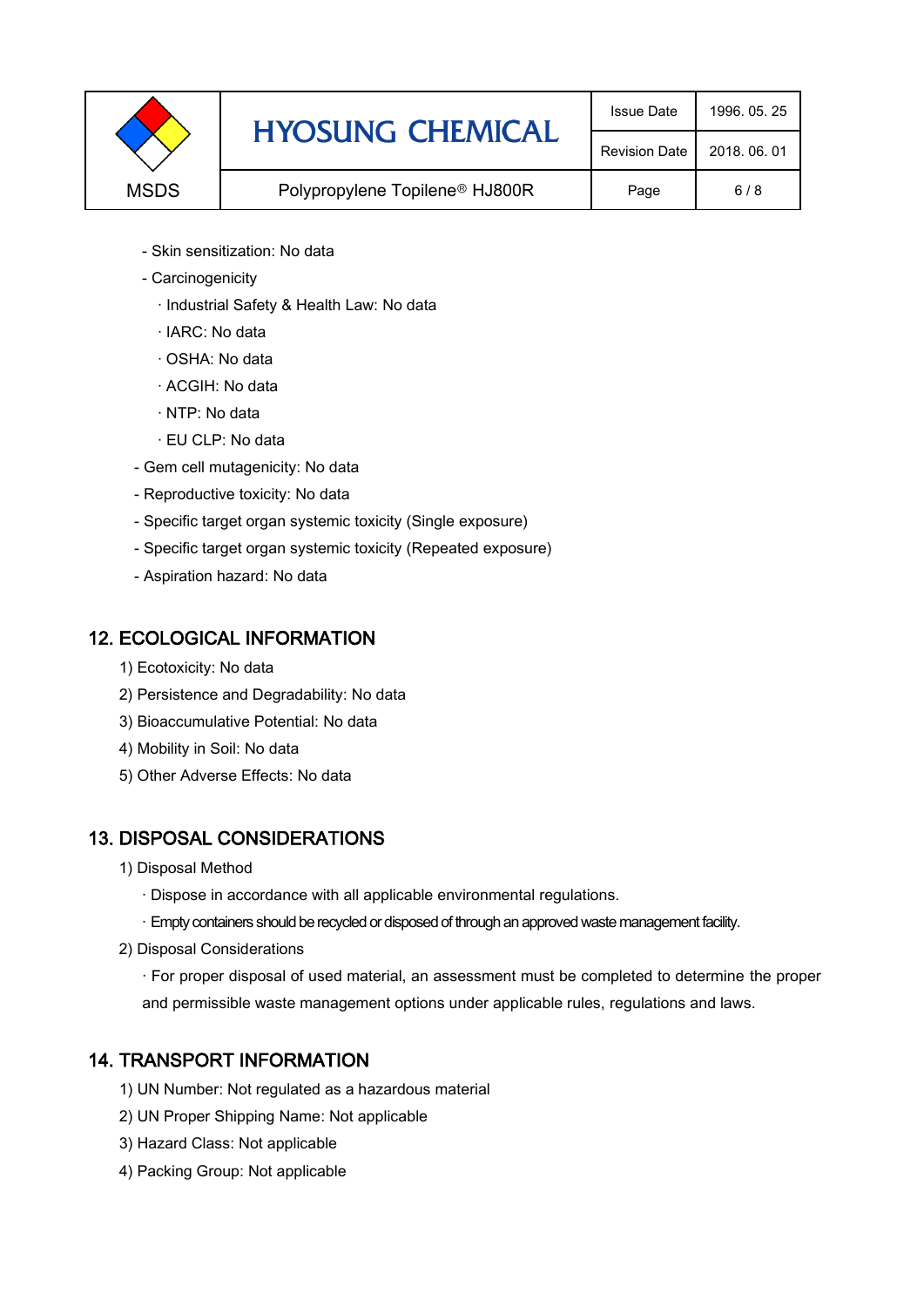|             | <b>HYOSUNG CHEMICAL</b>                    | <b>Issue Date</b>    | 1996, 05, 25 |
|-------------|--------------------------------------------|----------------------|--------------|
|             |                                            | <b>Revision Date</b> | 2018, 06, 01 |
| <b>MSDS</b> | Polypropylene Topilene <sup>®</sup> HJ800R | Page                 | 7/8          |
|             |                                            |                      |              |

- 5) Marine Pollutant: Not applicable
- 6) DOT Number: Not regulated as a hazardous material
- 7) IATA Number: Not regulated as a hazardous material
- 8) IMDG Code: Not regulated as a hazardous material
- 9) Further information: Not a hazardous material under DOT, IATA and IMDG
- 10) Special Precautions for User
	- · Emergency management type of fire: Not applicable
	- · Emergency management type of leak: Not applicable

## 15. REGULATORY INFORMATION

- 1) Industrial Safety and Health Law (KOREA): Not applicable
- 2) Toxic Chemical Substance Subject to Management Act (KOREA): Not applicable
- 3) Hazardous Material Safety Act (KOREA): Not applicable
- 4) Other Local or International Regulation
	- Persistent Organic Pollutant Management Law (KOREA): Not applicable
	- EU Classification
		- · Classification: Not applicable
		- · Risk Phrases: Not applicable
		- · Safety Phrases: Not applicable
	- US Regulations
		- · OSHA: Not applicable
		- · CERCLA: Not applicable
		- · EPCRA 302: Not applicable
		- · EPCRA 304: Not applicable
		- · EPCRA 301: Not applicable
	- Rotterdam Convention material: Not applicable
	- Stockholm Convention material: Not applicable
	- Montreal Protocol on Substance: Not applicable

## 16. OTHER INFORMATION

- 1) Reference
	- · KOSHA: Material Safety Data Sheet